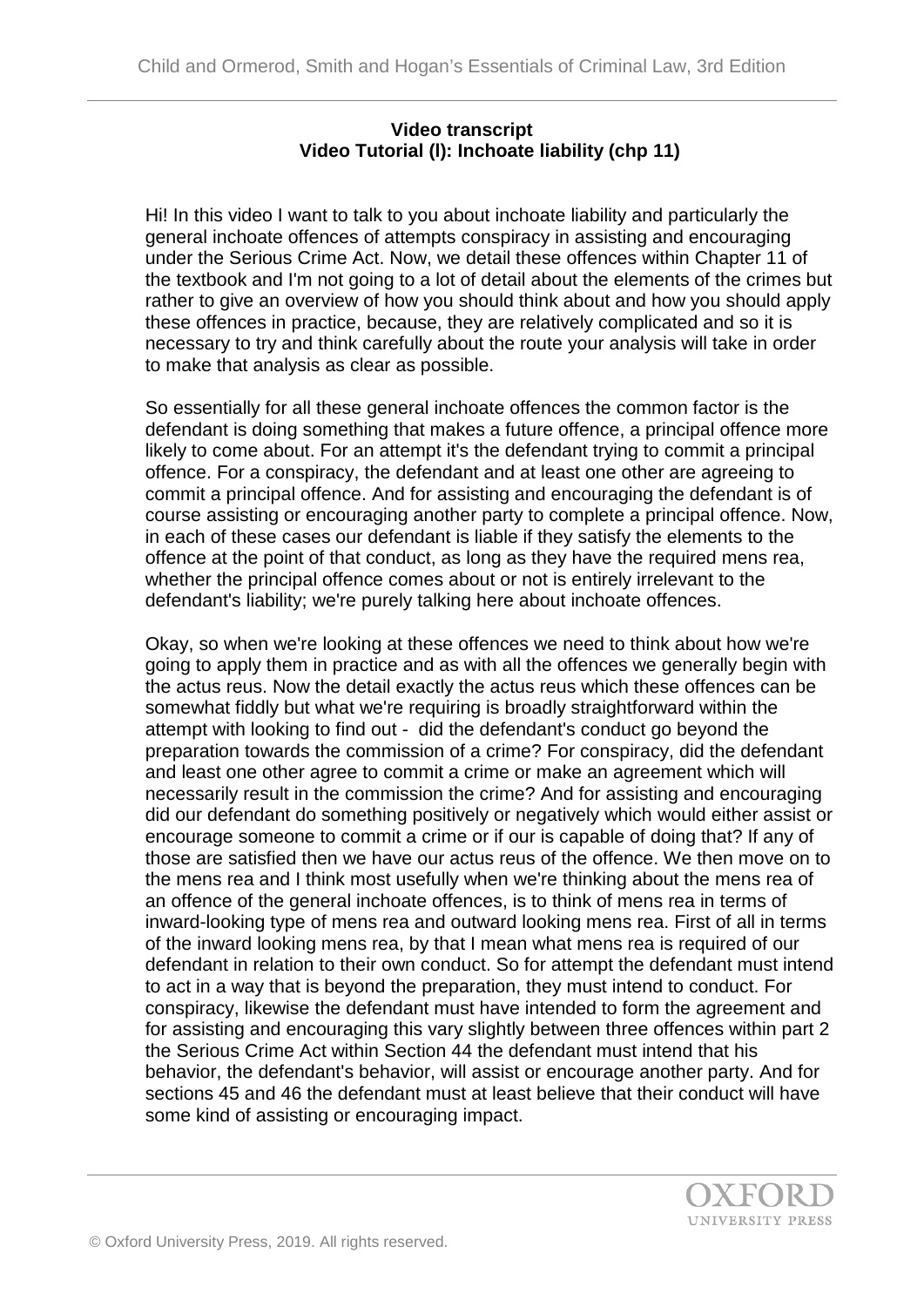Now, beyond that inward-looking part of mens rea we must also consider the outward-looking part of the mens rea and this is the defendants mens rea in relation to the actions either of a different principle offender or in relation to attempt their own future actions. And so in that sense we're looking not as to what the defendant's done but we're looking to that future principal offence and what mens rea than must have in relation to that future principal offence. Now, when looking at that mens rea as to a future principal offence we often need to separate that principle offence whatever it might be into conduct, circumstances, and results. Now, for the sake of example of course the general inchoate offences can apply broadly across the criminal law the lets use the example of criminal damage. So we talking here about potential attempt first of all to commit criminal damage and we need to think about if the defendant has intentionally gone beyond the preparation towards committing criminal damage, what mens rea do they need in relation to that future principal offence? Now, the case law here tells us the defendant must always intend a conduct and they must always intend the result. This is regardless of the fact that principal offence in criminal damage you don't require an intention as to causing damage whereas for the attempt to commit criminal damage it must be that at that point of preparation, our defendant did intend it. Whatever the principal offence requires in terms of mens rea when it comes to the result element that future offence the defendant must intend it for attempt liability to apply. We then have what is required of our defendants in relation to the circumstance element.

So for criminal damage the circumstance element for criminal damage is if the property damage belongs to somebody else, doesn't belong to the defendant. The principle offence itself simply requires a defendant to be reckless as to that fact. Now within the current state of the law in terms of attempts we have to make the distinction here between possible and impossible attempts. For possible attempts we told we can mirror whatever the mens rea is for the principal offence so that which would require recklessness but for impossible attempt we're told the intention must apply. So this is a difference between the case of Khan on one hand and a case of Pace and Rogers on the other. It's not an ideal state for the law but rather than go in to detail about the point here is simply it's important and necessary to look at that principle offence, think about what the conduct circumstance and result parts are of that principle offence, and then think about what mens rea the defendant requires in relation to each part of that principle offence.

If we were thinking about conspiracy this is actually mercifully simple, rather than having to separate the elements of the offence rather if we have a conspiracy to commit criminal damage it simply requires intention across-the-board. Whatever that principle offence itself requires to be liable for a conspiracy to commit that principle offence you have to intend every part of that principle offence and so therefore there's no real requirement to separate the elements.

Lastly though are the offences assisting and encouraging and here again it is necessary to separate the elements. Let's look at Section 44 as an example. So Section 44 is the intentional basis this is encouraging an offence.So let's say we charging a Section 44 offence in relation to assisting and encouraging criminal damage. Now here, in relation to the conduct part of the offence we must intend, so